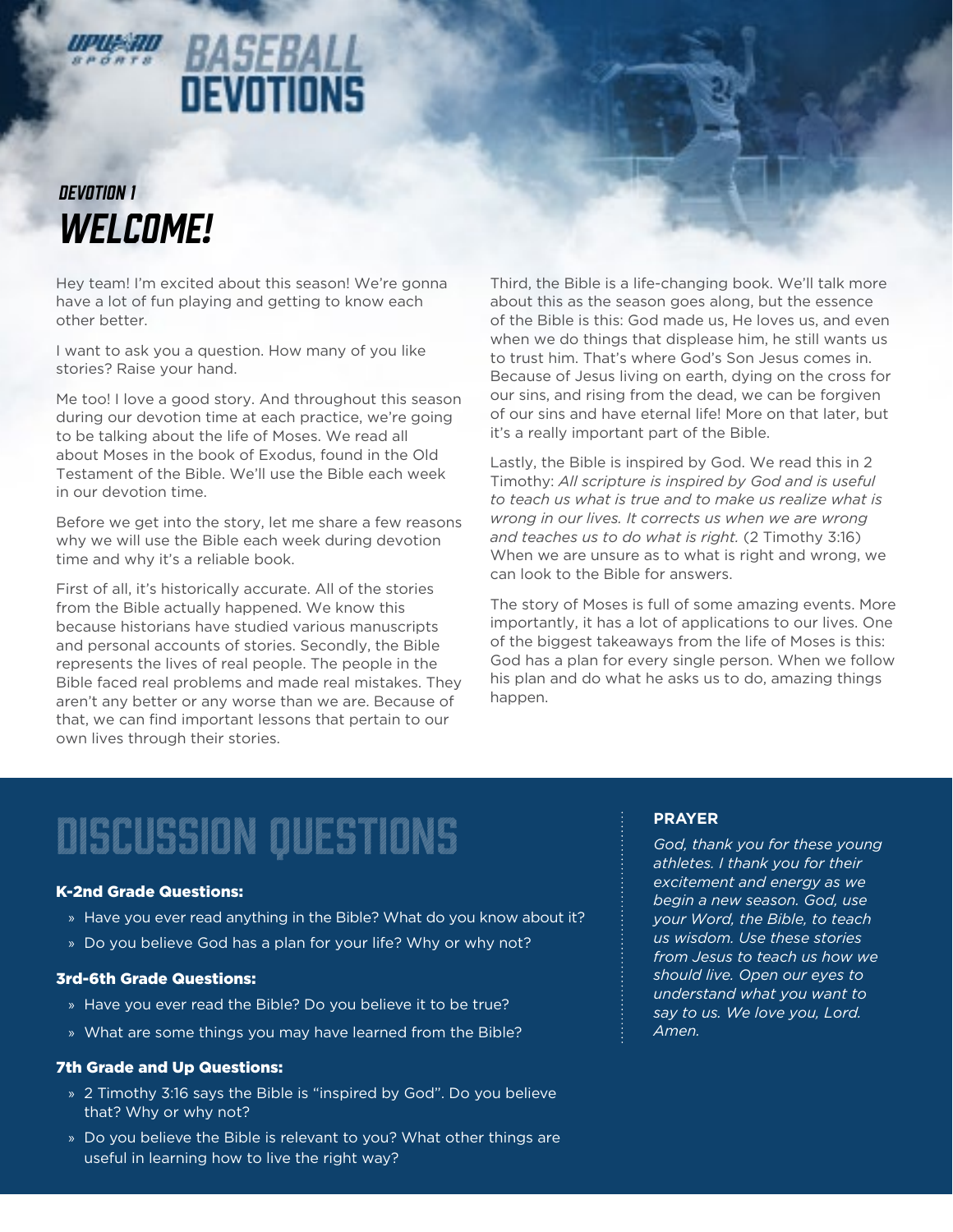

## BASEBA oevotions

### **GOD HAS A PLAN** (THE BIRTH OF MOSES: EXODUS 1:22-2:10) *DEVOTION 2*

*Key Story Verse:* 

*Then Pharaoh gave this order to all his people: "Throw every newborn Hebrew boy into the Nile River. But you may let the girls live." Exodus 1:22*

### **COACH:**

*At the end of practice, remember to distribute the practice cards entitled "Practice 2."*

### **MEMORY VERSE:**

*For I know the plans I have for you," says the Lord. "They are plans for good and not for disaster, to give you a future and a hope.* 

*- Jeremiah 29:11*

In the Bible, in the book of Exodus, we read about Moses. His story starts in an intriguing way. Moses was born in Egypt during a time when the Israelite people were enslaved by the Egyptians. The Egyptians were cruel to the Israelites and made them work really hard.

The Egyptian king was named Pharoah. He hated the Israelites and made a decree that every baby boy born to an Israelite was to be thrown into the river!

Soon after this, a married couple from an Israelite tribe called Levi had a baby boy named Moses. The woman kept him hidden for a few months until she couldn't keep him a secret anymore. Then in hopes of protecting Moses, the woman laid him in a basket and placed the basket in the river. The baby's sister stood at the riverbank to see what would happen to this basket holding her baby brother.

Pharoah's daughter discovered the basket and opened it up. Can you imagine the shock when she saw a baby boy in the basket? She felt sad for him knowing he must be the son of an Israelite woman. The baby's sister, who had seen all this happen, went to the princess and asked: "can I find someone to feed him for you?" The princess told her yes, and the girl went and got the boy's mother! Pharoah's daughter told the woman to take the baby home and nurse him! How amazing!

When the mother brought the boy back to Pharaoh's daughter, she adopted him as her own. She named the baby Moses. Moses would spend the rest of his childhood and teenage years living among royalty in the palace.

There's no question that from the beginning, God had an amazing plan for Moses' life. Despite the difficult circumstances he was born into, God protected him and allowed even the daughter of a terrible king to show Moses compassion.

Not only did God have a special plan for Moses' life, but He has one for you too! He created you to love Him and to have the opportunity to be his adopted son or daughter. Another book of the Bible says this: *"For I know the plans I have for you," says the Lord. "They are plans for good and not for disaster, to give you a future and a hope."* God has a great plan for you!

I hope you're as excited as I am about this season and learning about the life of Moses. I think along the way you'll learn some really great things about what the Bible has to say about your life too!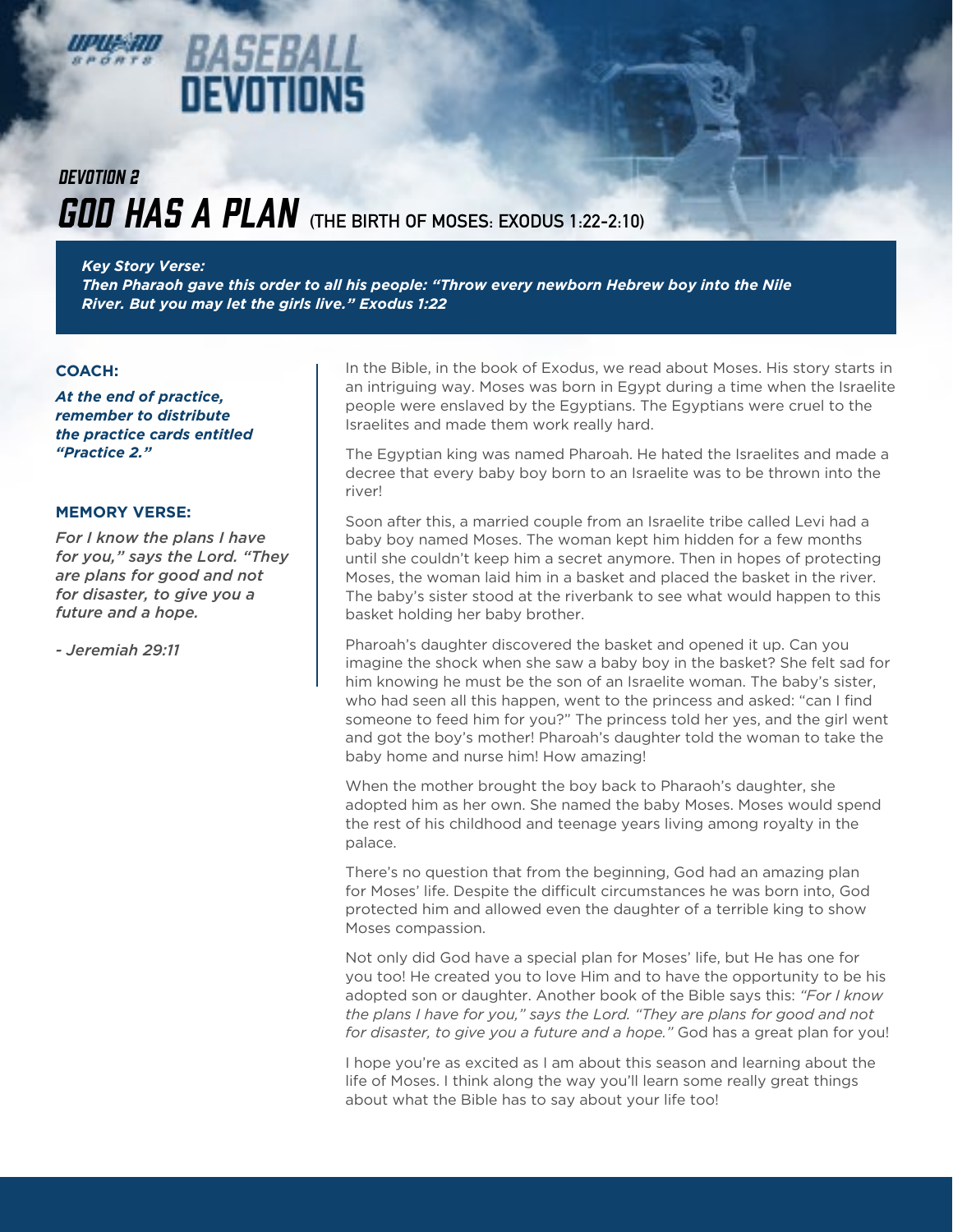### K-2nd Grade Questions:

- » From what we know so far in Moses' story, do you think Pharaoh is good or evil? Why?
- » How do you know from the story so far that God had a plan for Moses' life?

### 3rd-6th Grade Questions:

- » The story of Moses' birth shows God's protection. When in your life have you felt protected by someone?
- » How does it feel knowing that God has a plan for your life?

### 7th Grade and Up Questions:

- » Moses' birth tells a story of God's protection. What can you think of that God has protected you from in your life so far?
- » In your opinion, what does God's plan for your life look like?

### **PRAYER**

*God, thank You for protecting me. You have been so good to us. Thank you for giving us life. We're so excited to get to learn more about your plan for our lives this year. Help us to trust You and the things You say in your word. We love you, God. Amen.*

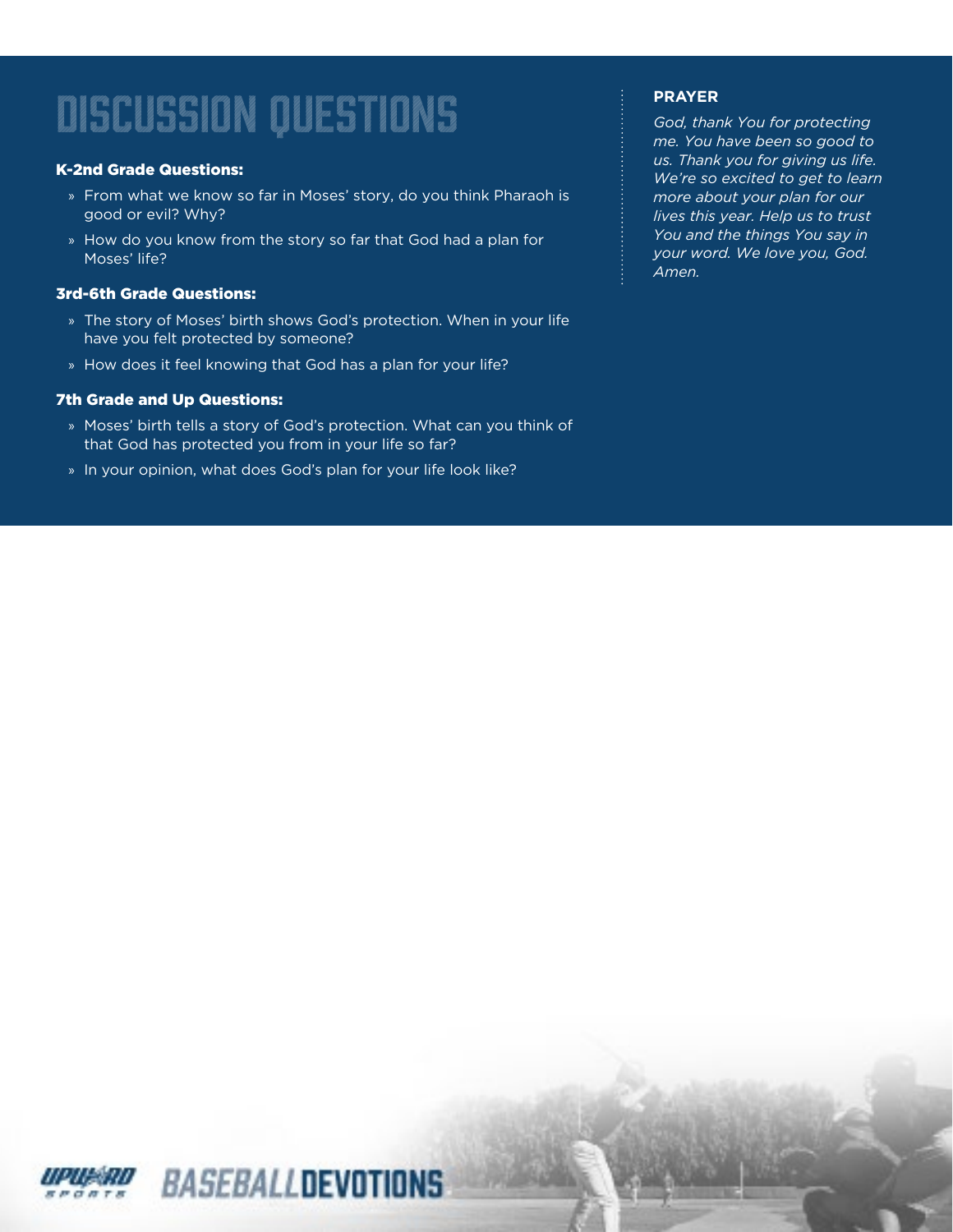

### **GOD KNOWS US** (MOSES KILLS AN EGYPTIAN: EXODUS 2:11-15) *DEVOTION 3*

*Key Story Verse:* 

*After looking in all directions to make sure no one was watching, Moses killed the Egyptian and hid the body in the sand. Exodus 2:12*

#### **COACH:**

*At the end of practice, remember to distribute the practice cards entitled "Practice 3."*

#### **MEMORY VERSE:**

*O Lord, you have examined my heart and know everything about me.* 

*- Psalm 139:1*

When we left the story of Moses last week, he was a boy growing up in the palace after being taken in by the princess. Now he's much older dealing with the freedom of being an adopted son of the princess but also seeing his native people being enslaved by the Egyptians.

One day he went out to visit some of the Hebrews, which was another name for the group of people called the Israelites. While he was out and about, he saw an Egyptian beating one of his fellow Hebrews. Moses became angry. He looked around to see if anyone was looking, then he killed the Egyptian. He buried the body of the Egyptian in the sand.

The very next day, Moses saw two Hebrews fighting. Moses looked at the one who had started the fight and said: "Why are you beating up your friend?" The man looked at Moses and asked him "Who appointed you to be our prince and judge? Are you going to kill me as you killed that Egyptian yesterday?"

Yikes. Moses had been found out. He became afraid, knowing that other people knew what he had done, killing the Egyptian. When Pharaoh found out, he tried to have Moses killed. But Moses managed to flee and live somewhere else.

Moses thought he had gotten away with murder. He hoped no one had seen him. And even if no one had seen him, God had. God sees everything.

Psalm 139:1 states this: "O Lord, you have examined my heart and know everything about me." Remember, God made us. He knows everything about us. He knows everything we say, do, or even think.

Most people have never killed someone, but God says even having a desire to hurt someone out of anger is sin. And sin is anything we say, do, or think that displeases God. Just as Moses displeased God by murdering someone, we displease God when we lie, cheat, steal, or show disrespect.

Moses ran away when he was called out for his actions. We need to know that we don't have to run away when we do wrong. We need to admit our wrongdoing to God and ask Him to forgive us. When we do, He is quick to forgive us and guide us on the plan He has for our lives. We'll talk more about that next week!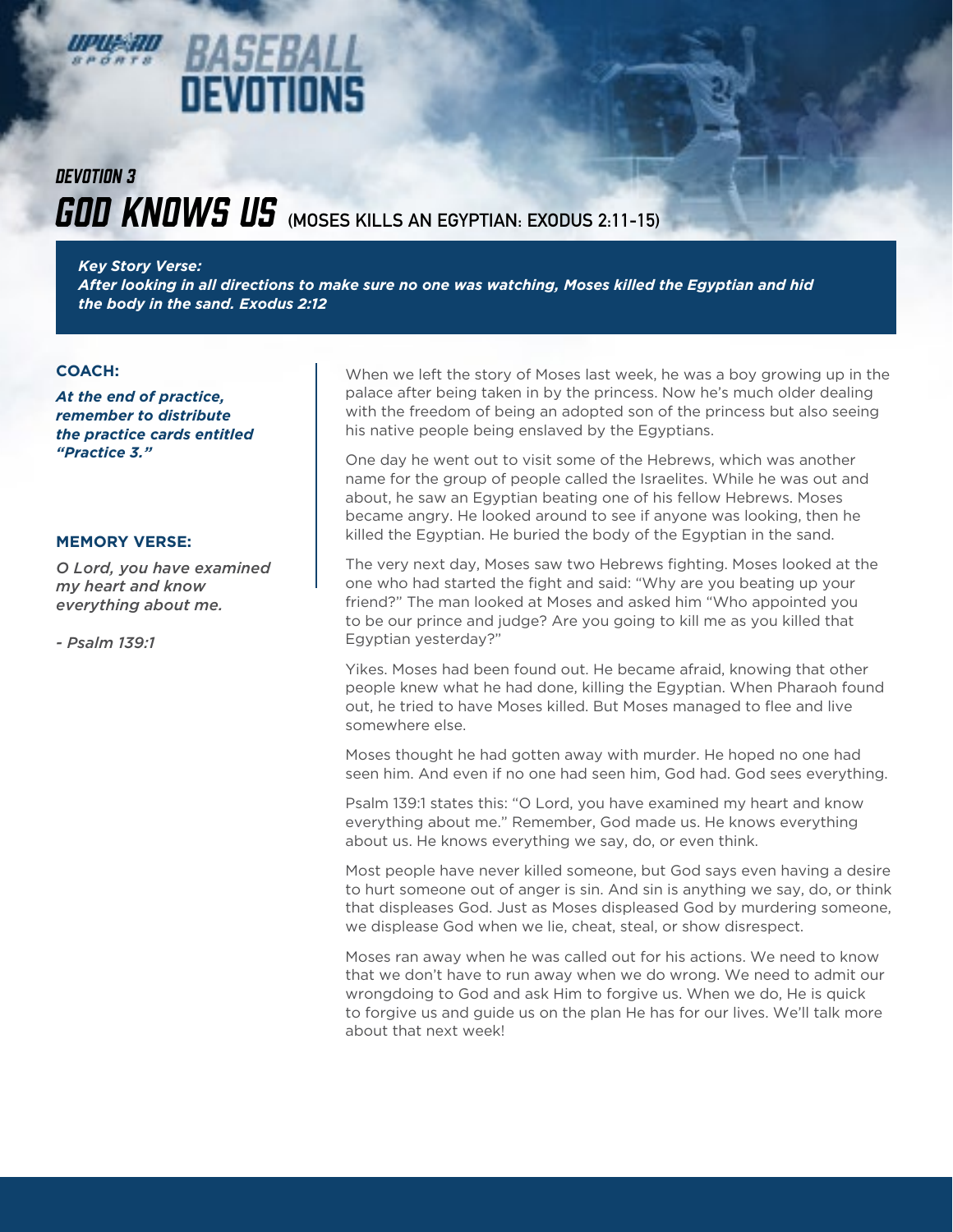### K-2nd Grade Questions:

- » Have you ever done something you knew was wrong but thought you might get away with?
- » How does the fact God knows everything about you make you feel?

### 3rd-6th Grade Questions:

- » What did Moses do wrong when he saw the Hebrew slave being beaten?
- » Have you ever tried to get away with doing something wrong? What did you do when you were found out?

#### 7th Grade and Up Questions:

- » When Moses saw injustice, did he react in the right way? Why or why not?
- » God knows everything about you. Does this truth change how you view God? Why or why not?

### **PRAYER**

*God, we know that You created us. We realize You know everything about us. You examine our thoughts, our words, and our actions. God, please forgive us for the times we have failed You. Forgive us for our sins. Help us to understand that we are no better than Moses was when he killed the Egyptian. All sin displeases you. Help us turn to you and seek forgiveness. We love You. Amen.*

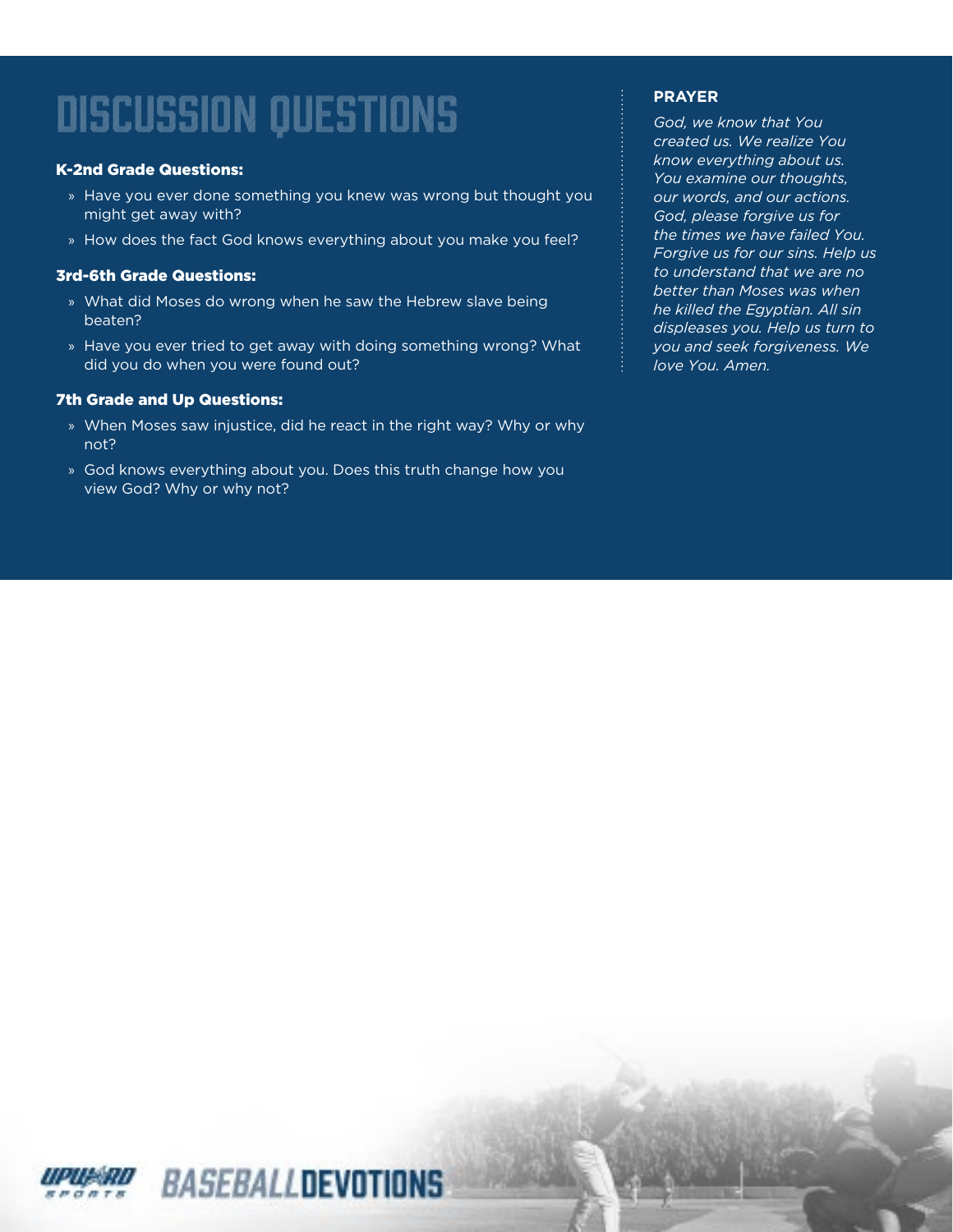

### BASEBA DEVOTIONS

### *GOD CALLS US* (THE BURNING BUSH: EXODUS 3:1-22) *DEVOTION 4*

*Key Story Verse: Now go, for I am sending you to Pharaoh. You must lead my people Israel out of Egypt. Exodus 3:10*

### **COACH:**

*At the end of practice, remember to distribute the practice cards entitled "Practice 4."*

### **MEMORY VERSE:**

*But you are not like that, for you are a chosen people. You are royal priests, a holy nation, God's very own possession. As a result, you can show others the goodness of God, for he called you out of the darkness into his wonderful light.* 

*- 1 Peter 2:9*

Have you ever imagined what it would be like to hear God talk to you? What would his voice sound like? What would He say? One day Moses was tending to some sheep when that very thing happened: God spoke to him. But God didn't just use his voice to communicate with Moses. He used a burning bush.

As Moses tended the sheep, he saw a bush in flames, but it wasn't burning up! Moses went closer to the bush when God called to him. Can you imagine the scene? Moses minding his business, tending to some sheep when all of the sudden a bush erupts in flames?

God had Moses' attention. He told Moses that He had heard the despair of his people, the Hebrews. He told Moses he was sending him to Pharaoh to bring His people out of Egypt. How did Moses respond? With questions. He said "Who am I to appear before Pharaoh? Who am I to lead the people of Israel out of Egypt?"

God told Moses He would be with him. He would help him every step of the way. Still, Moses was unsure. Moses wondered what he was supposed to tell Pharaoh about who was sending him?

God told Moses what was going to happen. How Moses would go to Pharaoh and ask him to release the Hebrews but Pharaoh would refuse. He told Moses that He would perform miracles before Pharaoh and the Egyptians and that eventually, Pharaoh would let the people go.

It's hard to imagine how Moses felt, seeing God appear to him from a burning bush. But you might have some previous experiences where you felt unworthy or unqualified for something. Moses didn't feel like he was good enough to do this really big thing God was asking him to do. Still, God called him to do something really important. Did you know God has called you for something important too?

1 Peter 2:9 says this: *"…you are a chosen people. You are royal priests, a holy nation, God's very own possession. As a result, you can show others the goodness of God, for he called you out of the darkness into his wonderful light."* God has chosen you for something special. You are his possession. He wants you to tell others about Him!

Don't doubt how God feels about you. He loves you. Trust in Him and that He has an amazing plan for you to share the good news with others about his love!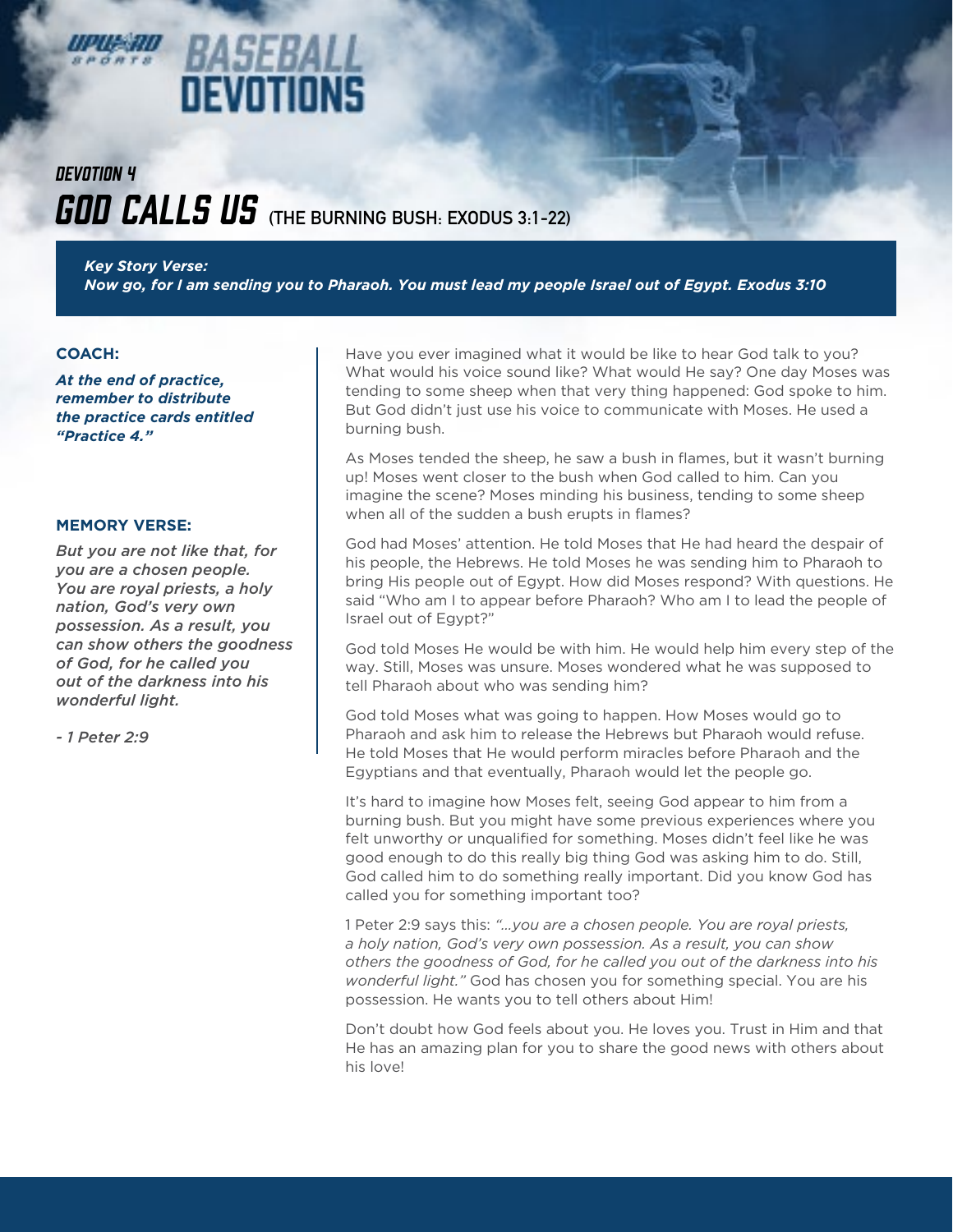### K-2nd Grade Questions:

- » What would you have done if you saw a burning bush?
- » Is there something God wants you to do that you haven't done? What might it be?

### 3rd-6th Grade Questions:

- » If you were Moses, what would you have done when you saw the burning bush?
- » What did God want Moses to do? What might God want you to do?

### 7th Grade and Up Questions:

- » What might God use in your life to get your attention?
- » If God spoke to you in an audible voice, what might He say to you? How would you respond?

### **PRAYER**

*God, you are amazing. You had an amazing plan for Moses' life, and we know You have an amazing plan for ours. Help us to trust You. In times when we feel unqualified for something you want us to do, help us have the courage to trust You. We love You, Lord. Amen.*

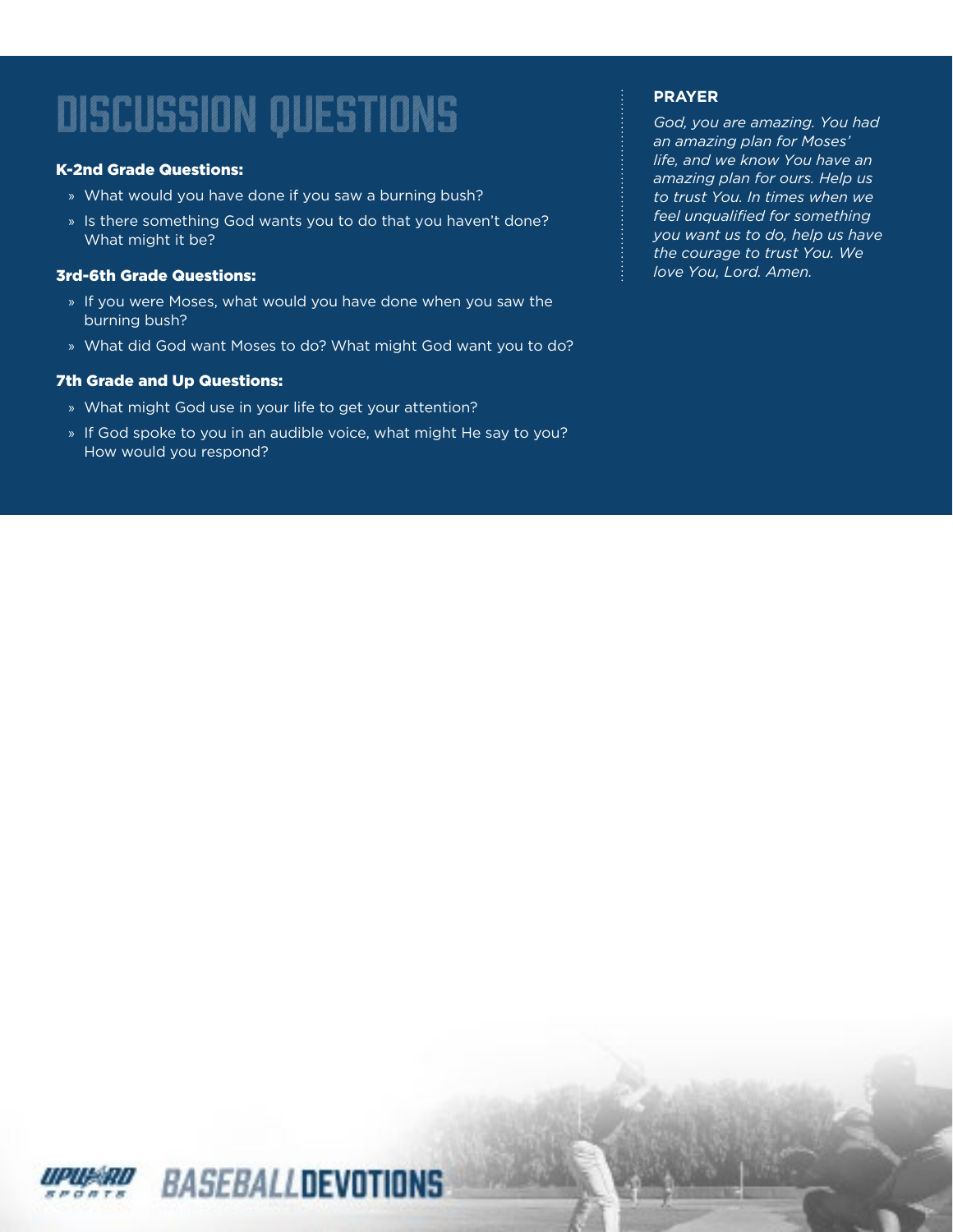

### BASE 14 DEVOTIONS

### *GOD USES US* (MOSES AND HIS STAFF: EXODUS 4:1-5) *DEVOTION 5*

*Key Story Verse:* 

*"Throw it down on the ground," the Lord told him. So Moses threw down the staff, and it turned into a snake! Moses jumped back. Exodus 4:3*

### **COACH:**

*At the end of practice, remember to distribute the practice cards entitled "Practice 5."*

### **MEMORY VERSE:**

*For we are God's masterpiece. He has created us anew in Christ Jesus, so we can do the good things he planned for us long ago.* 

*- Ephesians 2:10*

When we pick up Moses' story, we look at Exodus 4. This chapter begins with Moses still talking to God, questioning things even though God has told him how He would use Moses and that He would be with him. So God decided to prove Himself again to Moses.

Moses was still worried that Pharaoh and the Hebrew leaders wouldn't believe him if he told them God had spoken to him. Then God made an interesting command. He told Moses to throw his shepherd's staff on the ground. When he did, the staff turned into a snake!

Then God told Moses to grab the snake by the tail. When he did so, the snake turned back into a staff. God told Moses if he does this in front of the Hebrew leaders and if he does this in front of Pharaoh, they'll believe God had spoken to him.

God wanted to use Moses. What's interesting is God didn't give Moses some supernatural powers like the ability to fly or read people's minds. He repurposed something Moses already used to show himself to others. Moses worked as a shepherd, so God used his shepherd's tool, his staff, to do something miraculous.

That's what God wants to do with us. He wants to empower us through the skills and talents we already have to share His love with others! If you're a good soccer player, He wants to use your soccer talent to tell others about Him. If you're an artist or a musician, He wants you to use those talents to share His story.

Often, God will use whatever we have to do His work. In Ephesians 2:10 we are told that we are God's masterpiece and that He created us to do good things. He didn't create us to just stand still and do nothing! He wants us to do good things He has planned for us.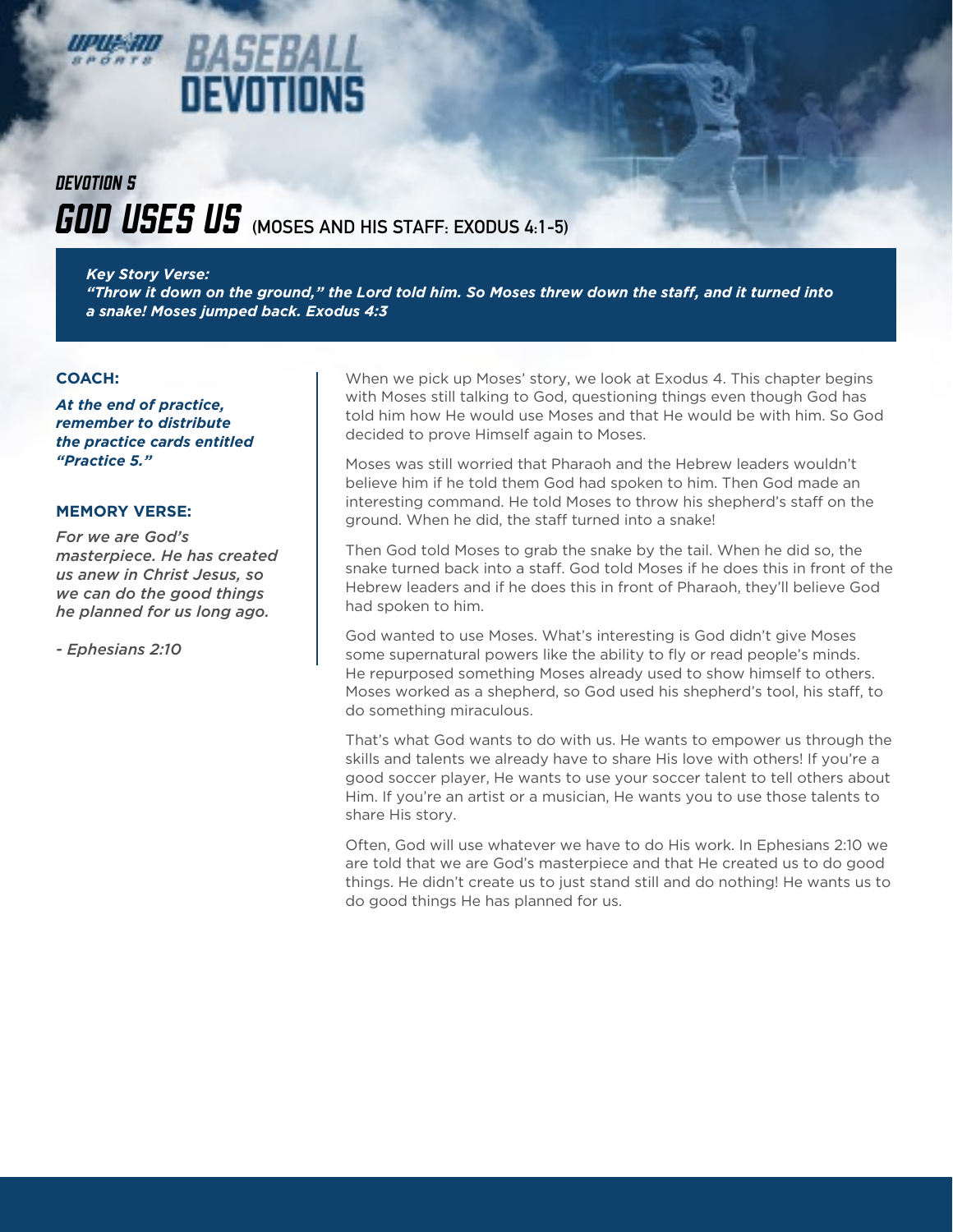### K-2nd Grade Questions:

- » What do you think Moses might have been thinking when the staff turned into a snake?
- » What skills and talents do you have that God might want to use to show His love to others?

### 3rd-6th Grade Questions:

- » What skills and talents have God blessed you with?
- » God created you to do "good things." How can you use your skills and talents to do good?

### 7th Grade and Up Questions:

- » Do you believe God has given you certain talents and abilities? What are they? How might you use those talents to serve God?
- » Do you get prideful in your own ability, or do you recognize it as a gift from God?

### **PRAYER**

*God, thank You for giving us the skills and talents to serve You. Help us to be obedient when You ask us to do something. Thank You for the story of Moses that shows us how you ask even unqualified people to serve You. Forgive us when we use our skills and talents in selfish ways. We love You. Amen.*

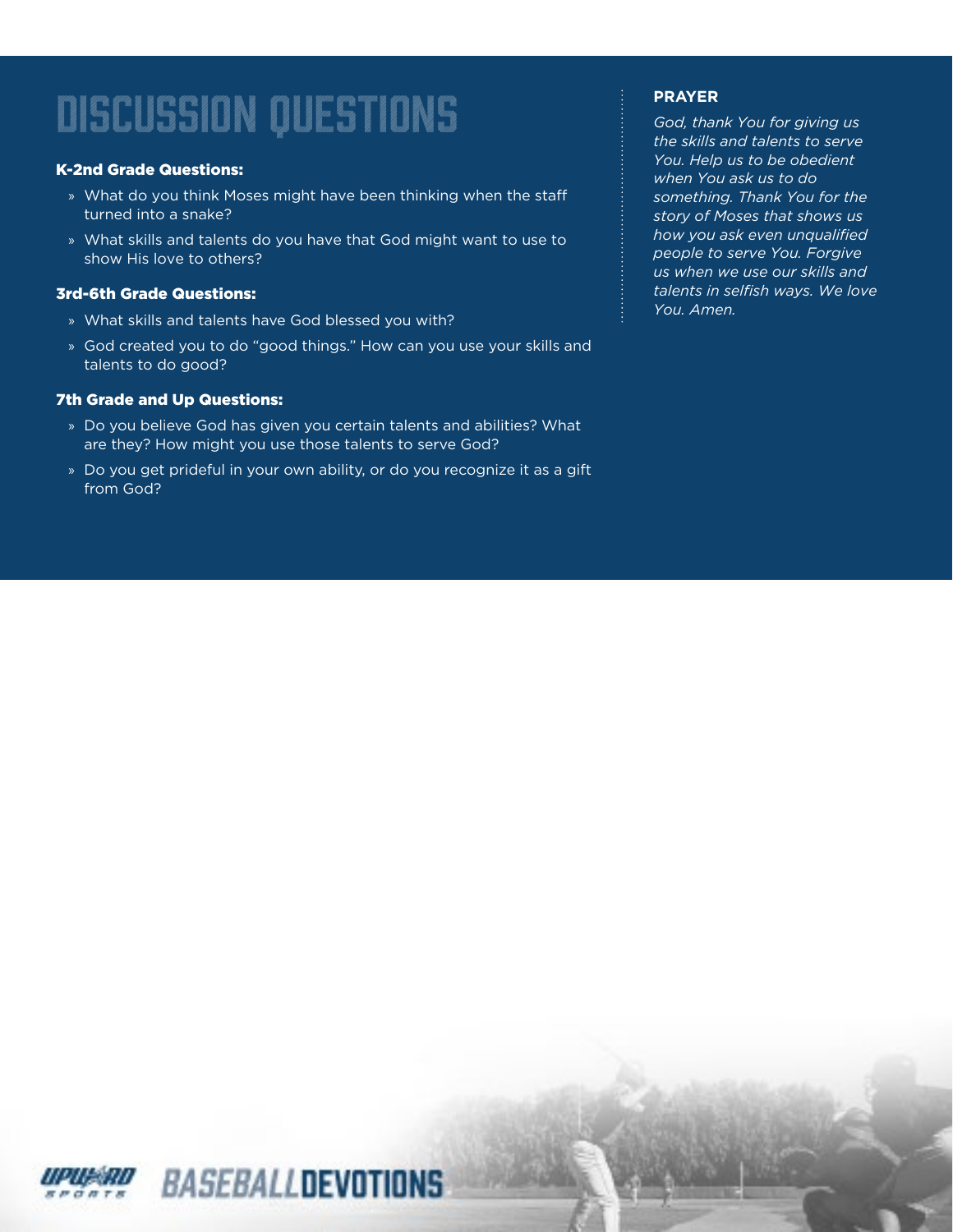# **EVOTIONS**

### **GOD WANTS US TO TRUST HIM** (MOSES MEETS WITH PHARAOH: EXODUS 5:1-6:13) *DEVOTION 6*

*Key Story Verse: "I will bring you into the land I swore to give to Abraham, Isaac, and Jacob. I will give it to you as your very own possession. I am the Lord!'" Exodus 6:8*

### **COACH:**

*At the end of practice, remember to distribute the practice cards entitled "Practice 6."*

### **MEMORY VERSE:**

*Trust in the Lord with all your heart; do not depend on your own understanding.* 

*- Proverbs 3:5*

After talking with the leaders of Israel, Moses and his brother Aaron went to talk to Pharaoh, just as God asked him to do. Perhaps Moses thought they would just walk up to Pharoah, ask him to free the Israelites, and then be on his way. That didn't happen.

Moses and Aaron confronted Pharaoh, telling him that God has said for him to let his people free. Pharaoh responded, saying he doesn't know this God that Moses is talking about, and he refused to let the people go.

Moses and Aaron persisted, pressing Pharaoh to free the Hebrews. Again, Pharaoh rejected their request. But Pharaoh didn't stop there. He then decided to make the Hebrew slaves work even harder. They were charged with making bricks from straw. But now the straw wouldn't be provided for them. They'd have to go get it themselves.

The Israelite leaders were concerned with how harsh Pharaoh was treating the people. They went to Moses and Aaron pleading with them to stop confronting Pharaoh. They feared Pharaoh would become so angry that he'd kill the Israelites!

Moses went back to God to question Him. Why did He send Moses to Pharaoh only to fail in his mission? Not only fail but make things even worse for the Hebrew slaves? God responded to Moses, reminding him of all the wonderful things He's done before and the things He will do. He reinforced His promise to free the Israelites and bring them into the promised land.

Can you imagine how Moses felt? He was doing this big task that God called him to do, but he wasn't experiencing success right away. How frustrating! But we read in the book of Proverbs that we are to trust God with all our heart and not depend on our own understanding.

See, Moses wanted things to work in his way and in His timing instead of God's way and timing. He wanted immediate success, but God had bigger and greater plans. Trusting God is not always easy because life isn't easy. Sometimes we might feel like God isn't listening to us. We might feel as if He doesn't care about us. That's where faith comes in. We need to have faith and trust in God that He will protect us and guide us in the things He wants us to do.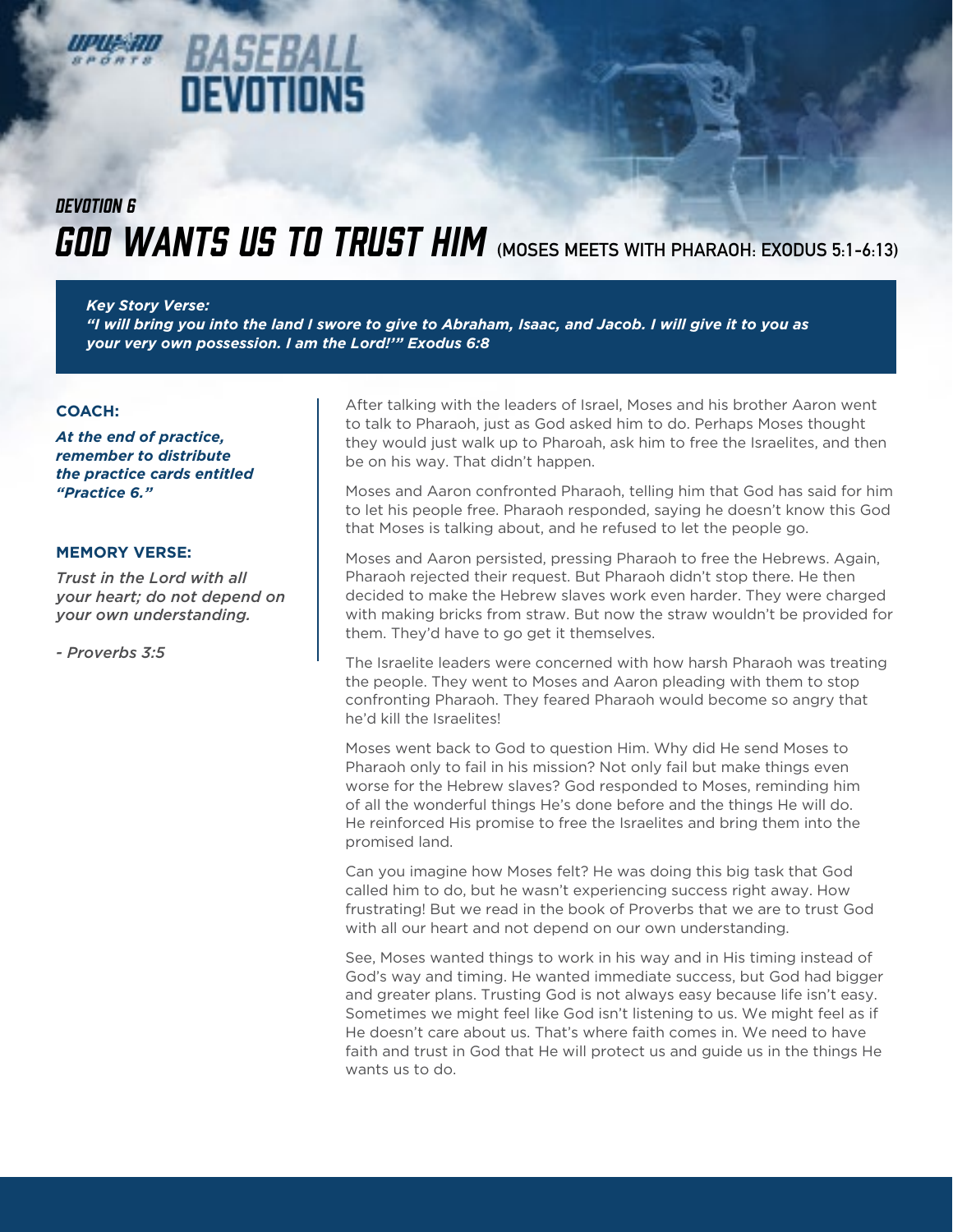### K-2nd Grade Questions:

- » When is the last time you tried to do something big but failed?
- » Is it easy to trust God? Why or why not?

### 3rd-6th Grade Questions:

- » How do you think Moses felt meeting with Pharoah? How might you have felt?
- » Do you find it easy or difficult to trust God? Why?

### 7th Grade and Up Questions:

- » When have you experienced failure? How did you react to it? What did you learn from it?
- » Moses might have been tempted to stop trusting God when his meeting with Pharaoh was unsuccessful. What can you do when life's events cause you to consider losing faith in God?

### **PRAYER**

*God, we want to trust You. Will you help us see past our own ways and trust yours? Help us trust You when life is difficult. Help us trust You when we're angry or sad. Forgive us for the times we're too impatient to wait on You to work in our lives. We love You, God. Amen.*

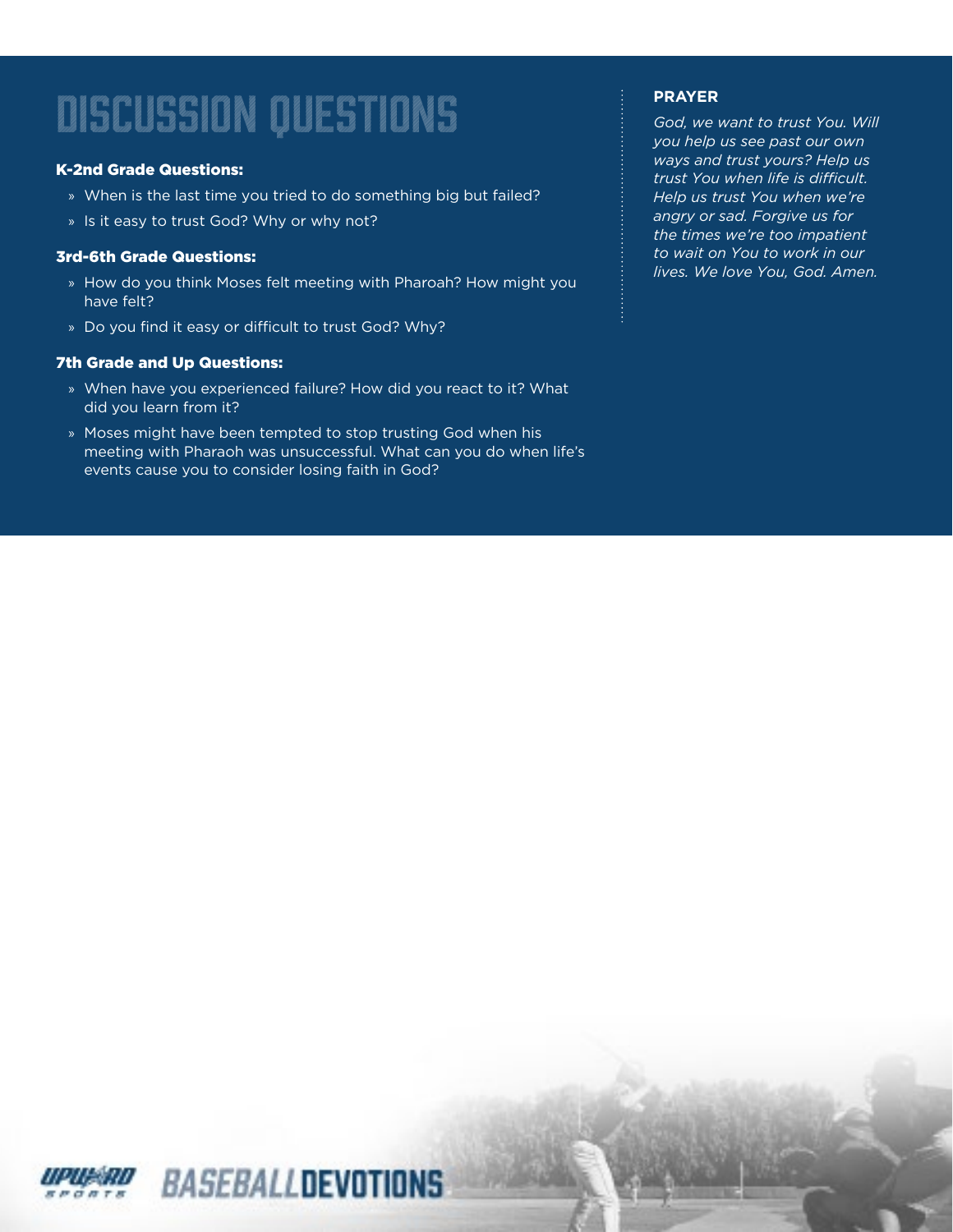### **GOD DISCIPLINES SIN** (THE 10 PLAGUES: EXODUS 7:14-11:10) *DEVOTION 7*

*BASEBA* 

**DEVOTIONS** 

*Key Story Verse: "Then the Lord said to Moses, "Pharaoh's heart is stubborn, and he still refuses to let the people go." Exodus 7:14*

### **COACH:**

*At the end of practice, remember to distribute the practice cards entitled "Practice 7."*

### **MEMORY VERSE:**

*My child, don't reject the Lord's discipline, and don't be upset when he corrects you.* 

*- Proverbs 3:11*

Think back on a time in your life when you were punished for something you did. Maybe you were put on restriction. Something like no video games for a week, or no more sweets for a while, or no getting to see your friends this weekend. Being punished when we do wrong is no fun. But it happens to hopefully teach us a lesson.

In Exodus, we've been reading about Moses and how he tried several times to convince Pharaoh to let the Israelite slaves go free. Pharaoh wouldn't listen. Pharaoh was refusing to obey God. Pharaoh was sinning.

God chose to discipline Pharaoh for his sin. But despite God's discipline, Pharaoh still didn't listen.

God used ten plagues to punish Pharaoh. It began when God turned all the water in the Nile River into blood. The Egyptians could not drink any water from the river. Then all the other rivers and ponds and reservoirs turned to blood. Even water the Egyptians had stored in their homes turned to blood. But this wasn't enough to convince Pharaoh to change his mind.

Next, God sent frogs to the Egyptians. So many frogs that they covered the palace and all the homes in Egypt. This time, Pharaoh agreed to let the people go if Moses prayed to remove the frogs. But when God removed the frogs, Pharaoh changed his mind. He decided to keep the Hebrews in Egypt.

What an incredibly stubborn man! After two terrible plagues, Pharaoh still refused to let the people go. So God continued to send plagues. He sent swarms of gnats and then flies. He killed off all of the Egyptians horses, donkeys, and sheep. God sent sores on the Egyptians. He sent large hailstones that destroyed their crops. He sent swarms of locusts to devour other crops. God even sent a plague of darkness that blacked out the sun and made the entire land as dark as night.

After each time, Pharaoh said he'd let the people go only to change his mind. He refused to learn from the plagues. He refused to allow God's discipline to correct him. So God used one final plague to accomplish the goal of freeing the Israelites.

Every firstborn son in every Egyptian family died, including Pharaoh's son. This was God's final plague on the land, and finally, Pharaoh knew it was time to let the Hebrews go free. God used the devastating consequences of sin to reveal His power and free His people.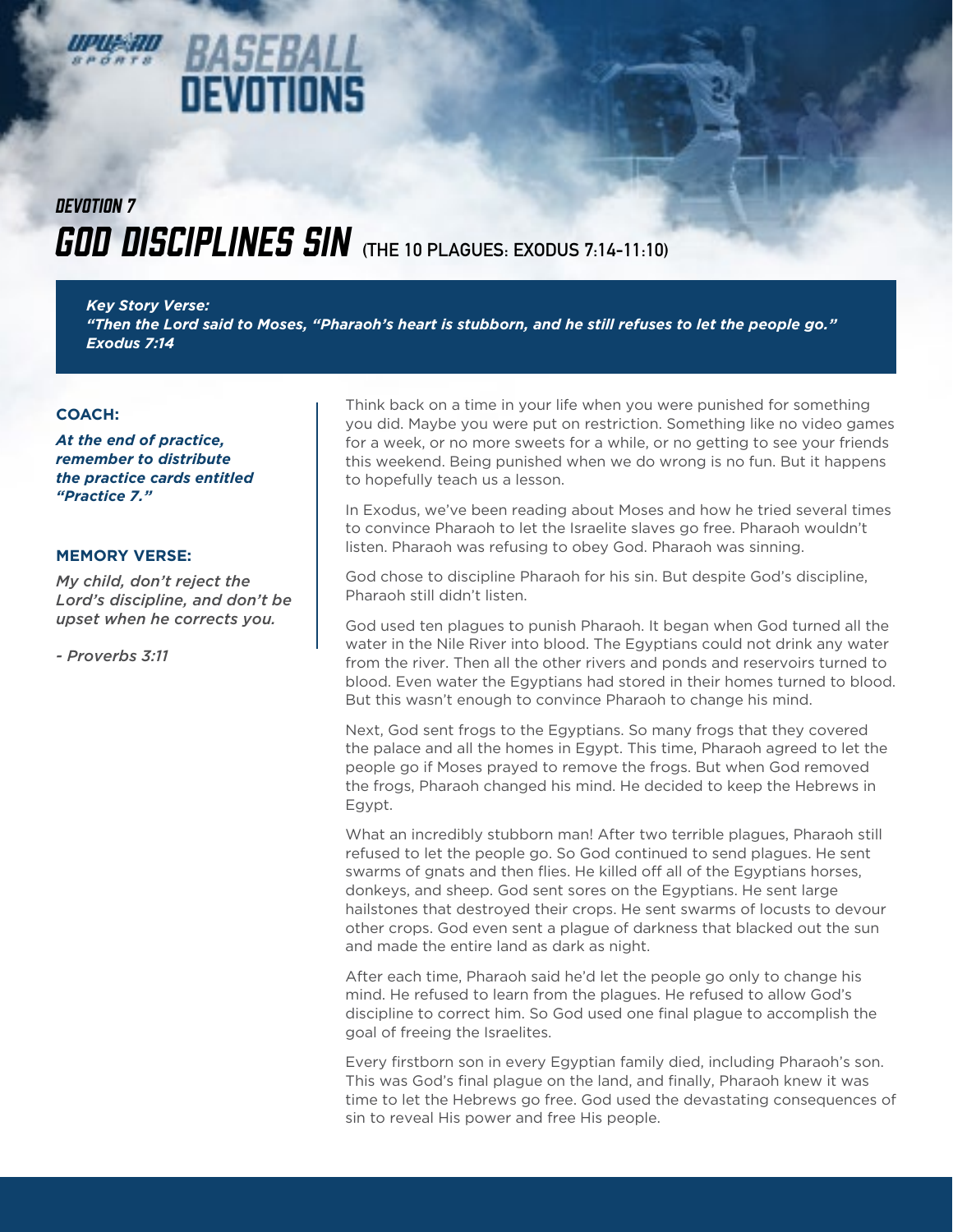God administers his discipline in a variety of ways but it's always for our good. What we see from the story of Pharaoh is that our sin doesn't just affect us. Our sin can hurt those around us as well. Millions of Egyptians suffered because of Pharaoh's stubborn pride.

Proverbs 3:11 says this: *My child, don't reject the Lord's discipline, and don't be upset when he corrects you. For the Lord corrects those he loves, just as a father corrects a child in whom he delights.* When God disciplines us, it's not because He is angry with us or wants us to hurt. He loves us and wants us to trust Him and follow Him. When He disciplines us, He's expressing our love for us. He's saying "I love you too much to let you continue doing what you're doing."

# discussion questions

### K-2nd Grade Questions:

- » When is the last time you were disciplined for something? How did it make you feel?
- » When your parents punish you for doing something wrong, do they do it because they hate you or because they love you?

### 3rd-6th Grade Questions:

- » What's the worst discipline you've ever faced?
- » Does the idea of discipline as an act of love change your perspective? Why or why not?

#### 7th Grade and Up Questions:

- » When you are disciplined for failing to obey your parents or a teacher, what is your reaction?
- » How does God discipline us so we will learn to fully trust and obey him? What needs to change in your life to better follow God?

BASEBALLDEVOTIONS

### **PRAYER**

*God, help us. Too often we despise discipline that you intend for our benefit. God, forgive us for our sins. Help us follow You. We know You love us and want what's best for us. We trust You to guide our lives. Thank You, Lord. Amen.*

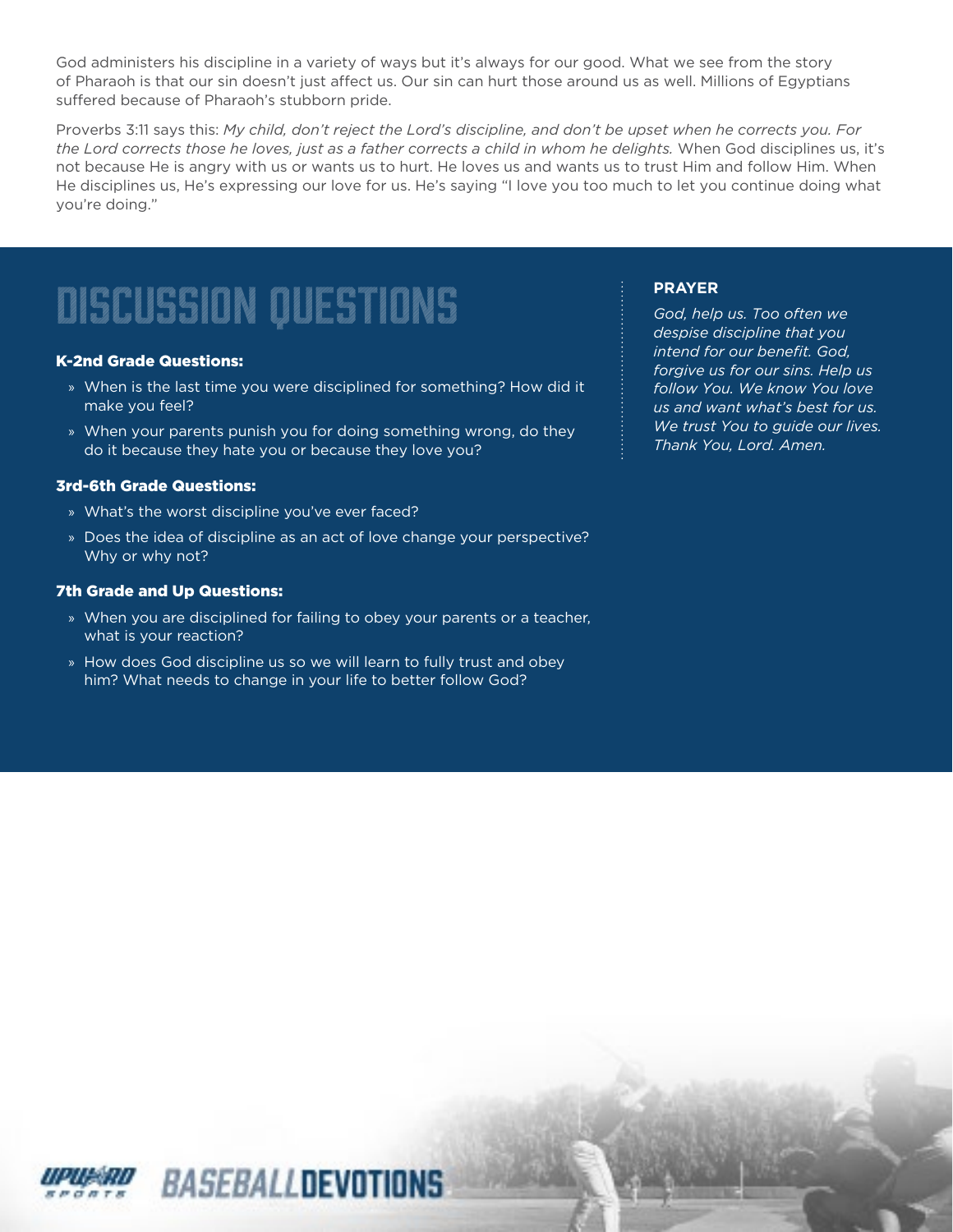### Mataia DEVOTIONS

### **GOD FREES THOSE WHO TRUST HIM** (THE EXODUS: EXODUS 12:21-42) *DEVOTION 8*

*Key Story Verse: That night the people of Israel left Rameses and started for Succoth. There were about 600,000 men, plus all the women and children. Exodus 12:37*

### **COACH:**

*At the end of practice, remember to distribute the practice cards entitled "Practice 8."*

### **MEMORY VERSE:**

*So Christ has truly set us free. Now make sure that you stay free, and don't get tied up again in slavery to the law.* 

*- Galatians 5:1*

The last plague God allowed to happen to the Egyptians was the death of every first-born son. There was actually an act of obedience by the Israelites that took place before that occurred. During the Old Testament, it was common for those who trusted God to offer him animal sacrifices. This was a way of honoring God who had given so much to the people. It was an act of worship. It was also a way the people received forgiveness for their sins.

Before God came through the land for the tenth plague, he told Moses to command the people to do this: they were to sacrifice a young lamb or goat and paint the animal's blood on their doorposts. This was a sign for God to pass over their house and not strike down their first-born son.

This act of obedience was a sign of the people's trust in God. They had seen Him perform amazing acts during the ten plagues and knew that He had a plan for them.

After Pharaoh realized what had happened, that the firstborn of every Egyptian household had died, he sent for Moses and Aaron and told them to leave. He commanded Moses and Aaron to get every Israelite and leave the land of Egypt. God's people had been freed!

That night, 600,000 men plus all the women and children left Egypt. The Egyptians were so eager to get rid of them they gave them anything they asked for: clothing, animals, silver, and gold. The Israelites had lived in Egypt for 430 years. Now they were finally free.

God freed the people just as He said He would. And just as God freed the Israelites from slavery, He frees us from the slavery of sin.

The truth is, we all serve someone. We all have put our trust in someone. When we sin, we're putting our trust in ourselves, doing whatever we want to make us happy. But when we trust God, we no longer serve ourselves and live a life of sin. In the book of Galatians, there's a verse that tells us Christ sets us free. And since He sets us free from our sin, we should not get tied up in the slavery of sin again.

The Israelites showed they trusted God. They believed in the things Moses told them because they knew Moses was talking to God regularly. God told them each year they were to celebrate this moment in their lives as the Passover- the moment death "passed over" their homes. The Israelites were joyful to celebrate God's goodness. He had come through on his promise to free them from slavery! And He wants to free us from our sin just the same.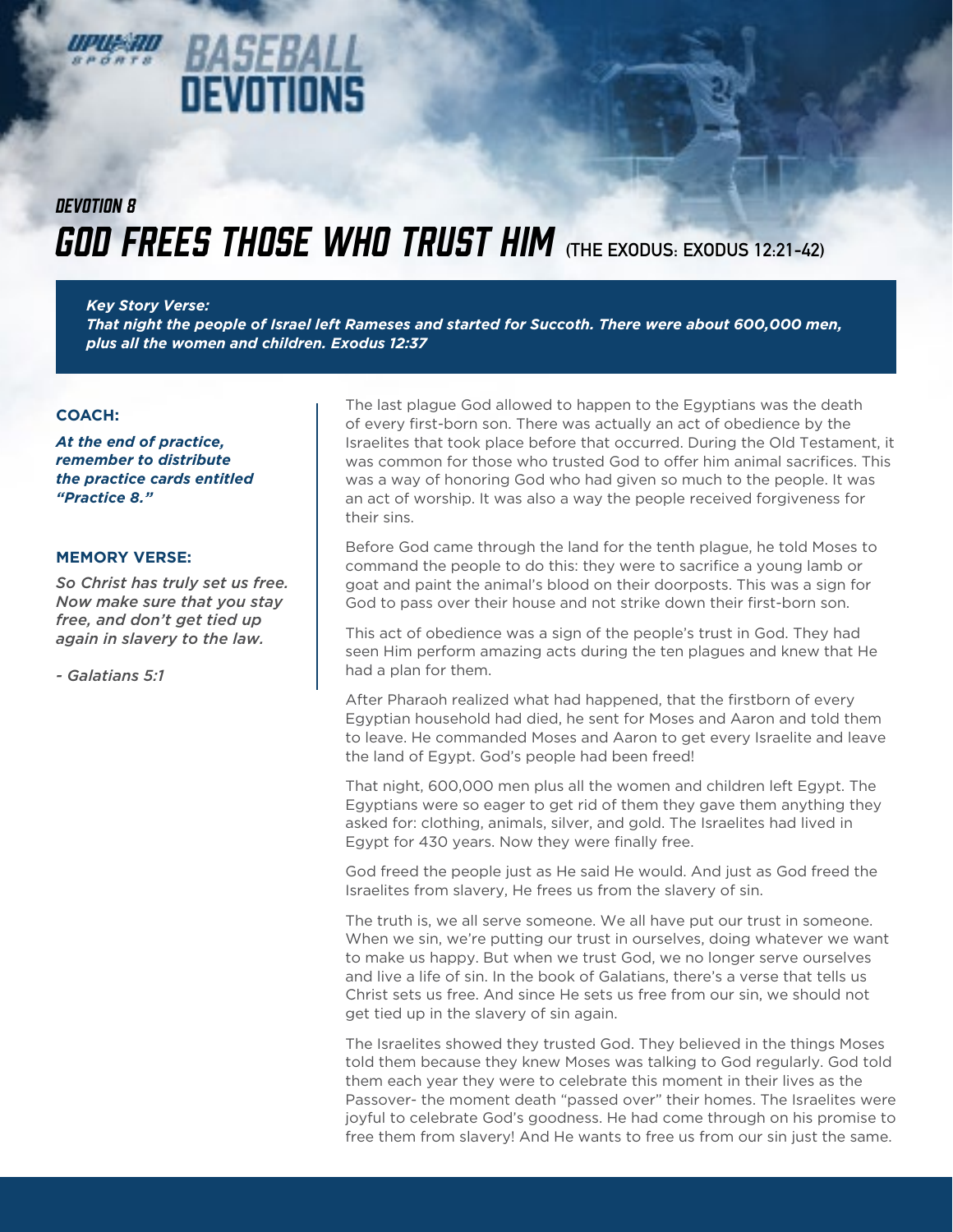### K-2nd Grade Questions:

- » How did the Israelites show obedience to God before leaving Egypt?
- » Is it easier to serve God or yourself? Why?

### 3rd-6th Grade Questions:

- » Why did the Israelites paint the blood of an animal on their doorposts?
- » Just as the Israelites were slaves in Egypt, we are slaves to sin until we come to trust in Jesus. Is it better to be a slave to sin or to be obedient to God? Why?

### 7th Grade and Up Questions:

- » What would have happened to the Israelites if they had not painted the blood of an animal on their doorposts? What happens to us when we disobey God?
- » Is it better to follow God or follow your own way? Why?

### **PRAYER**

*God, You have been so good to us. Just like You were to the Israelites, freeing them from 430 years of slavery, You want to free us too from sin. God, forgive us for serving ourselves instead of You. We know You have a great plan for us and that You want us to serve You. Help us to do that. Amen.*

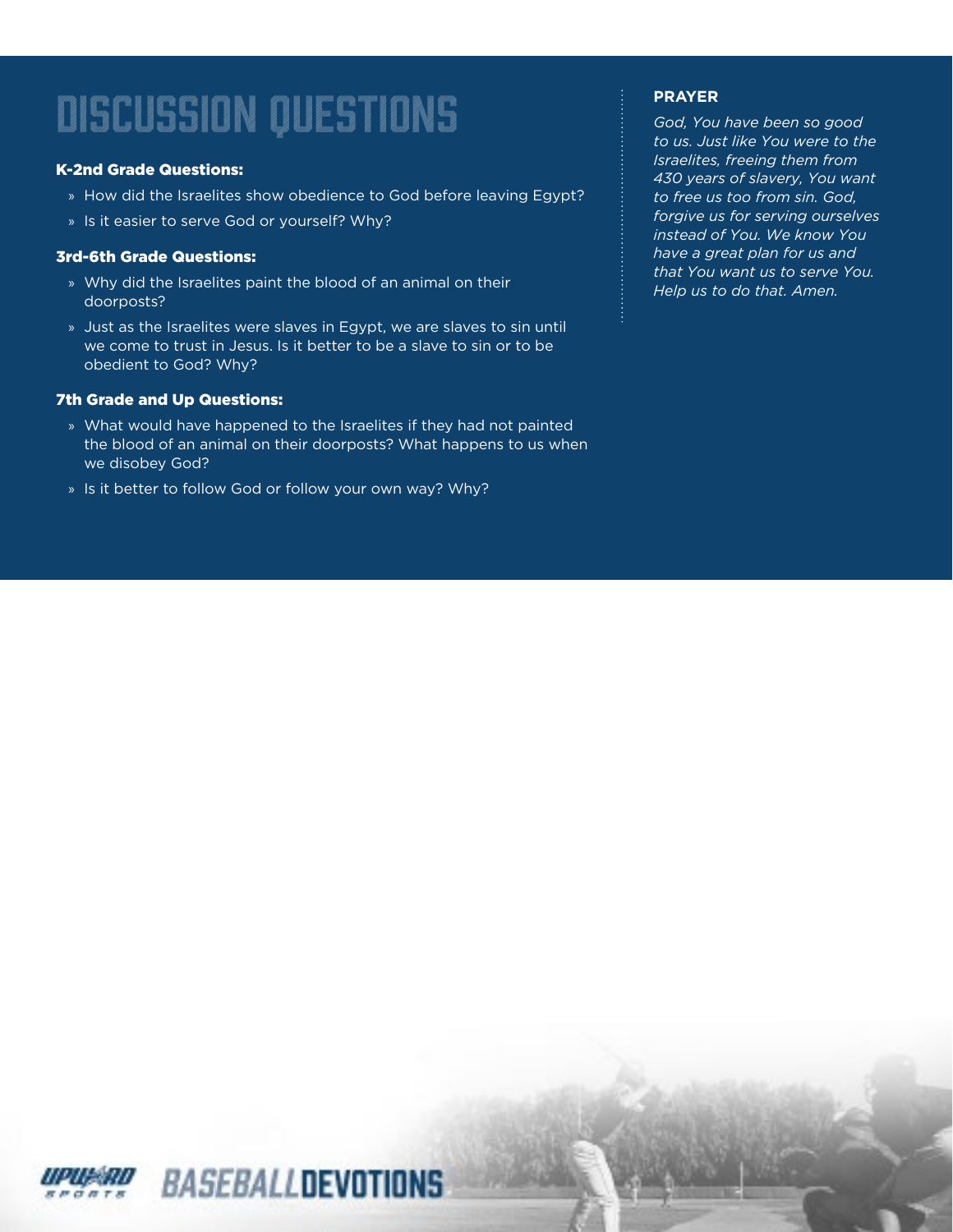# *DEVOTION 9*

*BASEBA* 

DEVOTIONS

*GOD GUIDES US* (THE 10 COMMANDMENTS: EXODUS 20:1-21)

*Key Story Verse: You must not have any other god but me. Exodus 20:3*

#### **COACH:**

*At the end of practice, remember to distribute the practice cards entitled "Practice 9."*

#### **MEMORY VERSE:**

*For all who are led by the Spirit of God are children of God.* 

*- Romans 8:14*

Not long after the Israelites had left Egypt, Pharaoh again changed his mind. He thought to himself "What have we done, letting all those Israelite slaves get away?" So Pharaoh decided to go after them and bring them back.

The Israelites saw the Egyptians coming for them, and ran faster! But there was a problem: they were facing the Red Sea. How would they ever get across it to get away from Pharaoh and his men? The people cried out to God in fear. But just as He always does, God had a plan.

He told Moses to hold up his hand over the sea. When he did, God opened a path through the sea, turning the middle of the water into dry land! The people crossed unharmed, but when the Egyptians tried to follow them, God released the waters and Pharaoh and all of his men drowned. God had once again saved the Israelites.

Now that the people no longer had to worry about the Egyptians coming for them, God wanted to give them some rules to follow so they wouldn't stray from Him. These rules became known as the 10 Commandments. These rules were given so the people would remember to serve God and to avoid sin.

The people were commanded to follow these rules: to not serve any god other than the true God. They were to not make an idol out of anything. They were to not misuse God's name. They were to keep one day each week set aside as a day of worship.

Then the people were told to honor their father and mother. They were told to not murder. Husbands and wives were told to remain faithful to one another. People were told to not steal. They were told to not lie about someone else. They were told to not be eaten up with jealousy over what someone else has.

All ten of these rules were given to Moses at a place called Mount Sinai. When God gave Moses these commandments, there was a loud blast from a horn and thunder and lightning. The people were afraid, but Moses told them "God has come in this way to test you and so that your fear of him will keep you from sinning!"

The 10 Commandments were not an impossible list of rules that we could never keep so God could strike us down. God gave them to the people so that they would continue trusting Him and not themselves.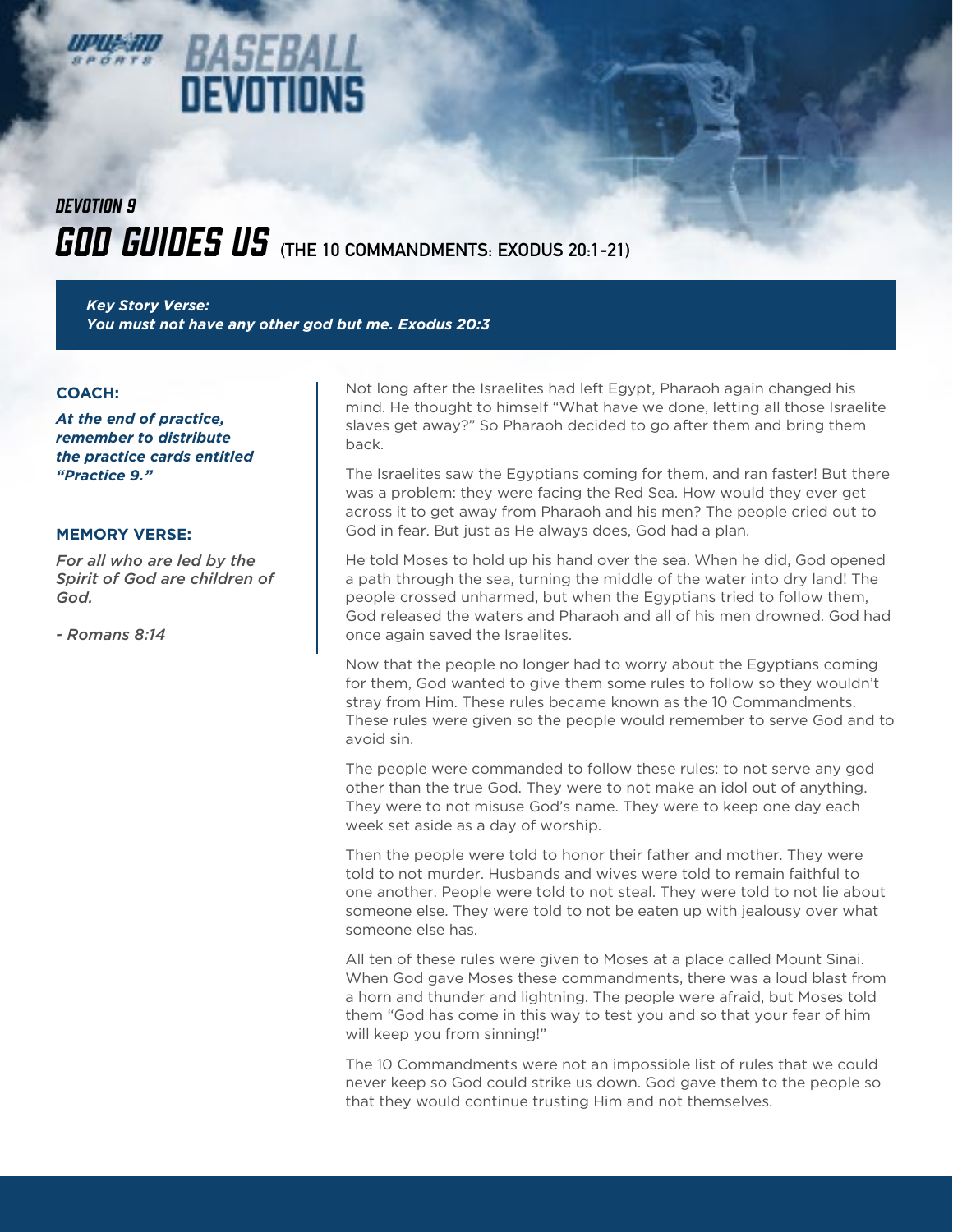We've talked before about how God knows us better than anyone. He knows the things people tend to do. We tend to want to follow things that aren't of God. We tend to get jealous of others for what they have. We tend to be disrespectful to our parents. God wants us to follow His rules because He loves us and He knows what's best for us.

We can trust Him to guide us. Romans 8:14 says that those who are led by God are God's children. Don't view His rules as something to punish us. View them as a guide to help us live the life He wants us to live.

## discussion questions

### K-2nd Grade Questions:

- » Is there a rule that is hard for you to follow? Why?
- » Why does God want you to follow His rules?

### 3rd-6th Grade Questions:

- » Are there certain rules that you wish didn't exist? Why?
- » How does following God's rules show honor to Him?

### 7th Grade and Up Questions:

- » Which of the 10 Commandments do you find most difficult to follow? Why?
- » Can someone follow the 10 commandments and live joyfully?

### **PRAYER**

*God, thank You for rescuing us from sin. Thank You for wanting us to be free from sin. Will You help us to follow You? We are so often tempted to go our own way and do what we want. Help us to do what You want us to do. Amen.*

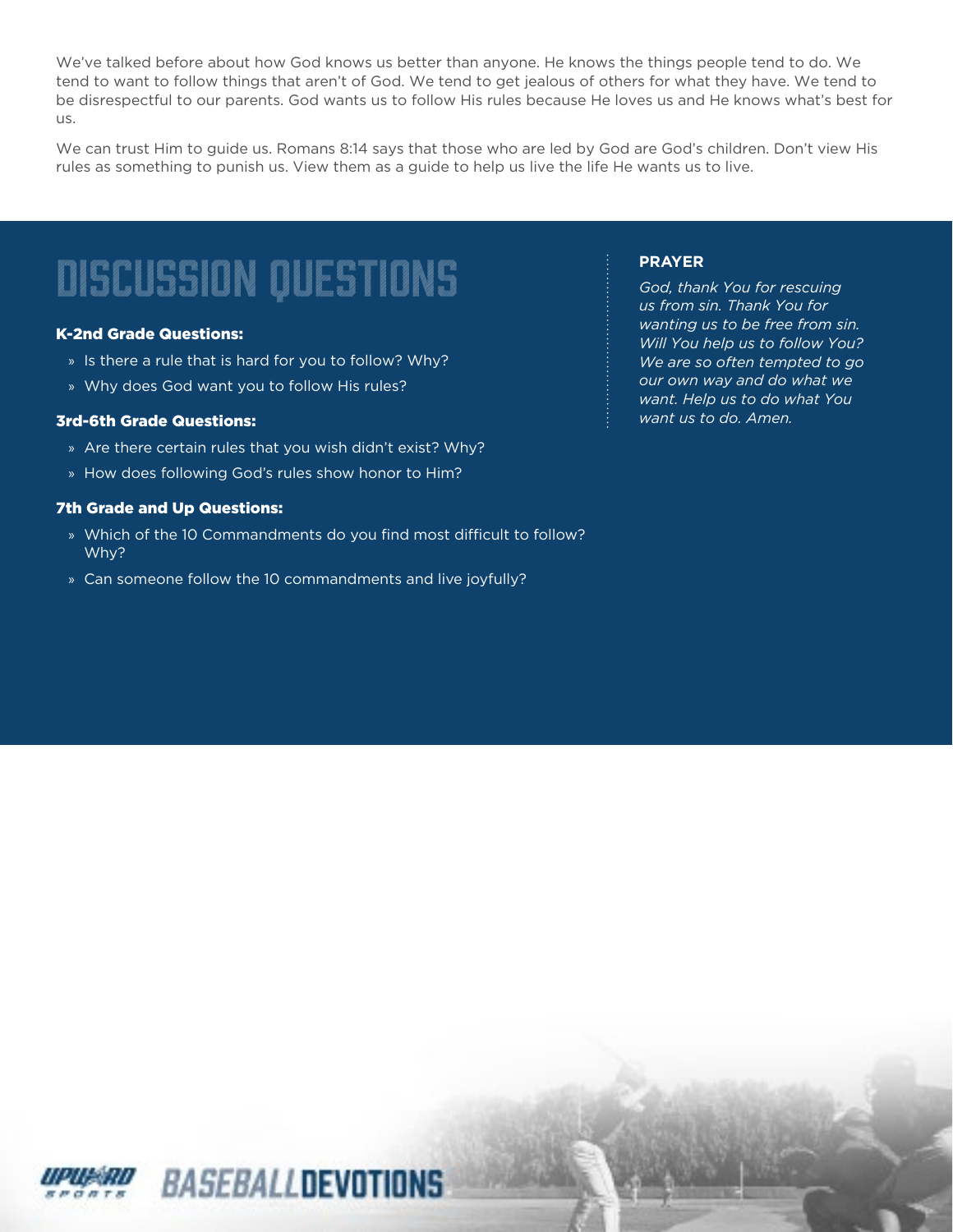### **GOD FORGIVES US** (THE NEW COVENANT: EXODUS 32:1-29, 34:1-10) *DEVOTION 10*

845EK

**DEVOTIONS** 

*Key Story Verse: I lavish unfailing love to a thousand generations. I forgive iniquity, rebellion, and sin. Exodus 34:7b*

#### **COACH:**

*At the end of practice, remember to distribute the practice cards entitled "Practice 10."*

#### **MEMORY VERSE:**

*But if we confess our sins to him, he is faithful and just to forgive us our sins and to cleanse us from all wickedness.* 

*- 1 John 1:9*

Later on in the life of Moses there comes another time when God speaks to him on a mountaintop. While Moses meets with God, the people grow tired of waiting for him. Without Moses, they felt they didn't have a leader. They felt God wasn't with them. So they went to Aaron for help.

They told Aaron to make them gods to lead them, so he took their gold rings and melted them. He then molded the gold into a calf. The people began to worship the golden calf instead of God.

God saw this and told Moses to go down the mountain saying of the people that "they have turned away from the way I commanded them to live." God was angry at the people's sin. God was going to punish the people for their sin.

But Moses intervened.

He prayed that God would show mercy to His people. God did. He changed his mind and decided to show them mercy. God still disciplined the people, but He didn't bring the destruction on them that He might have.

A few chapters over in Exodus 34 we read about a new covenant God made with his people. He said "I lavish unfailing love to a thousand generations. I forgive iniquity, rebellion, and sin." God forgives sin when we confess to Him. This doesn't mean He lets sin go unpunished. There are always consequences for our sin. But God's grace and mercy are greater than any sin.

Throughout the Old Testament, the Israelites continued a pattern of sin, confession, and receiving God's forgiveness. God is always faithful. He loves his people. His heart breaks when they sin.

When you sin, we know God will forgive you when you confess to Him. 1 John 1:9 states But if we confess our sins to him, he is faithful and just to forgive us our sins and to cleanse us from all wickedness.

God wants us to follow Him and His commands because He knows what's best for us. He wants to forgive us when we do wrong.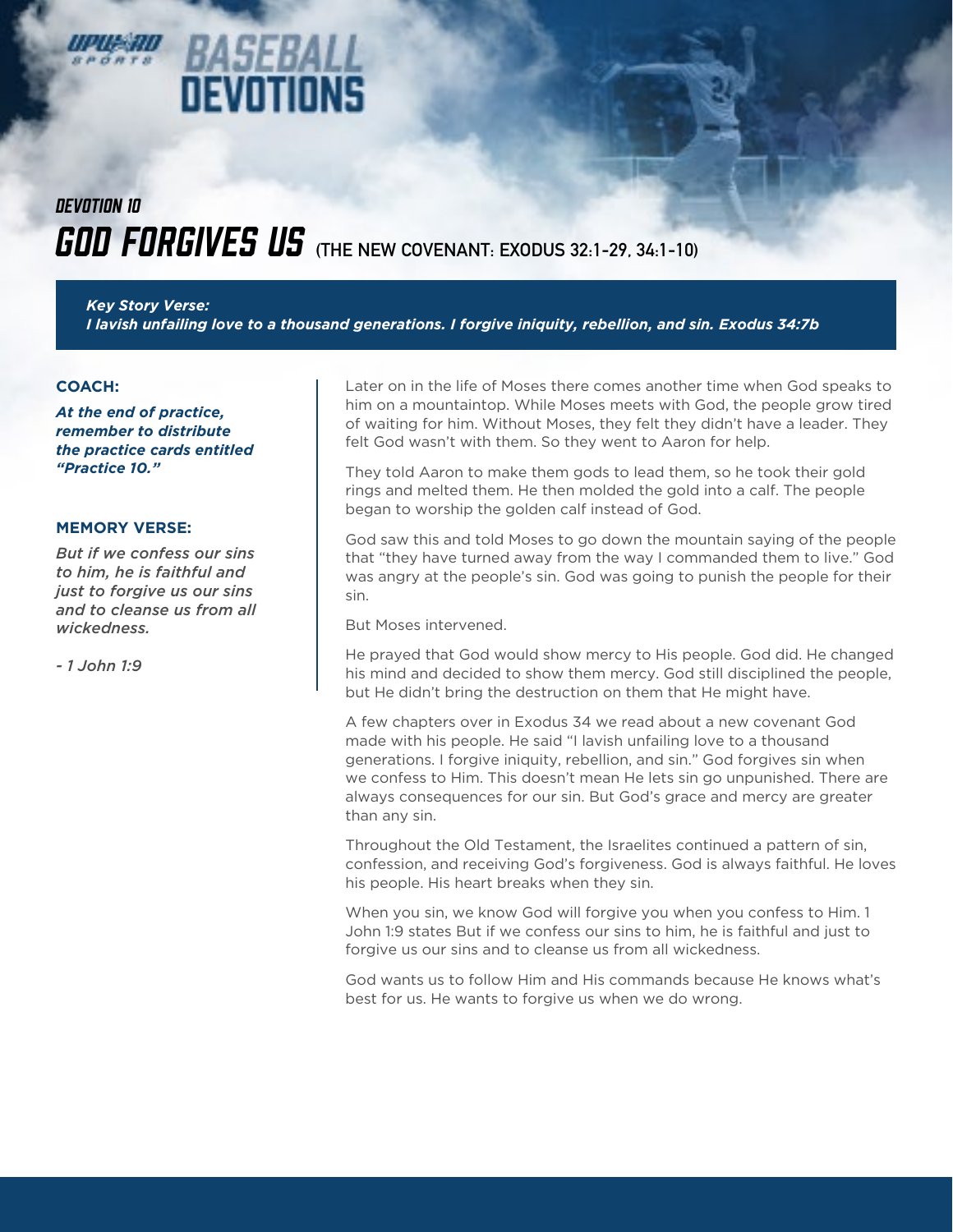### K-2nd Grade Questions:

- » Why was God upset the people had made a golden calf?
- » Is there anything you serve in your life other than God?

### 3rd-6th Grade Questions:

- » You may not have a golden calf, but what other idols in your life are you tempted to "worship" instead of God?
- » What will God do if we confess our sins to Him?

### 7th Grade and Up Questions:

- » An idol isn't just something made out of gold that we bow down to. It's anything that takes priority over God in our lives. What are some idols in your life that steal your attention and devotion away from God?
- » What steps can you take to worship God and God alone?

### **PRAYER**

*Thank You God for your rich mercy. You forgive us when we do wrong. Thank You that you are kind, compassionate, and patient. Thank You for your unending love. God, please forgive us for the times we worship something other than You. We love You, Lord. Amen.*

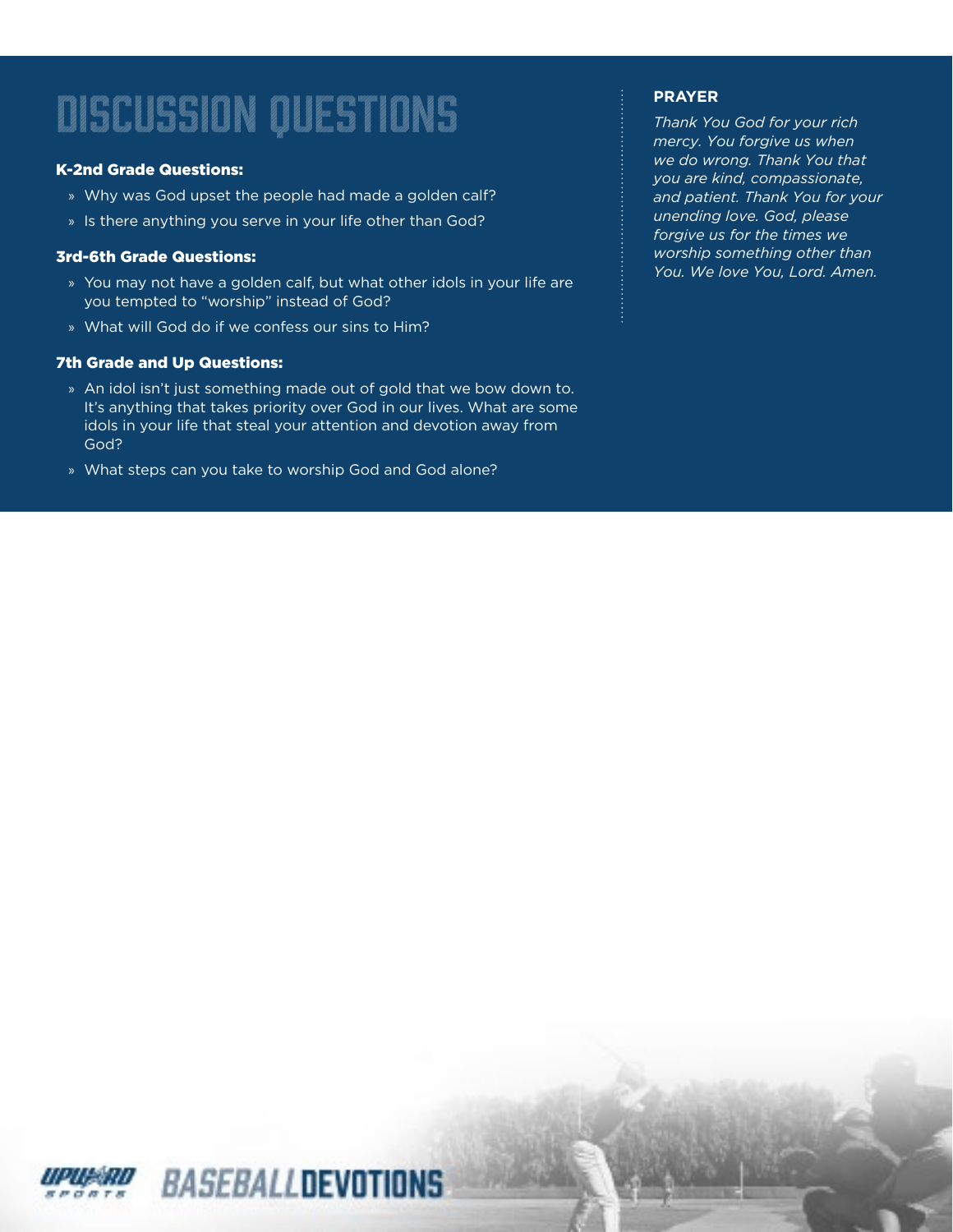### *BASEBAL* DEVOTIONS

### *GOOD NEWS DEVOTION 11*

*Key Story Verse: For this is how God loved the world: He gave his one and only Son, so that everyone who believes in him will not perish but have eternal life. John 3:16 (NLT)*

### **COACH:**

*At the end of practice, remember to distribute the practice cards entitled "Practice 11."*

### **THINK ABOUT IT:**

*Because everyone that has ever lived has sinned, everyone needs forgiveness from their sin.*

The story of Moses is filled with ups and downs. It's filled with losses and triumphs. It's filled with death and with life. It also tells us a lot about how God feels about his people. Today, I want to talk about the good news we learn about in not only the life of Moses but all throughout the Bible.

The good news actually starts with something difficult to hear: we are slaves to sin. Just as the Israelites were slaves to the Egyptians, we are often controlled by our sin. In John 8:34, Jesus says "Everyone who sins is a slave of sin." We are all born with a desire to sin, That's our human nature. Everyone who has ever lived and will ever live has sinned. Everyone except for Jesus.

So how can we get freedom from sin? For the Israelites, they ultimately were freed by God who commanded everyone who desired to follow Him to kill a young lamb or goat and paint its blood on their doorposts. It took the death of something living to get the Israelites freedom. For us to be free from sin, it also takes the death of something living. But we don't have to kill any lamb or goat as they did in the Old Testament. Jesus came and died in our place so that we may be forgiven and free from sin. God showed us how deeply He loves us through His Son, Jesus. Romans 5:8 states "But here is how God has shown his love for us. While we were still sinners, Christ died for us."

Freedom from sin is God's way of giving us new life. When we confess our sin, ask for forgiveness, and begin to follow Jesus, we are what the Bible calls a "new creation." 1 Corinthians 5:17 states "When anyone lives in Christ, the new creation has come. The old is gone! The new is here!" When we choose to follow Jesus, we are, at the same time, leaving our old lives of slavery behind, just as the Israelites did when they crossed the Jordan River.

The ultimate goal of the Israelites was to make it to the Promised Land, a wonderful place God set aside for his people to live in. Because of their sins, many of the Israelites never got to see the Promised Land. But for those of us who put our trust in Jesus, we are promised eternal life in Heaven. John 3:16 tells us "God so loved the world that he gave his one and only Son. Anyone who believes in him will not die but will have eternal life." Now that is good news!